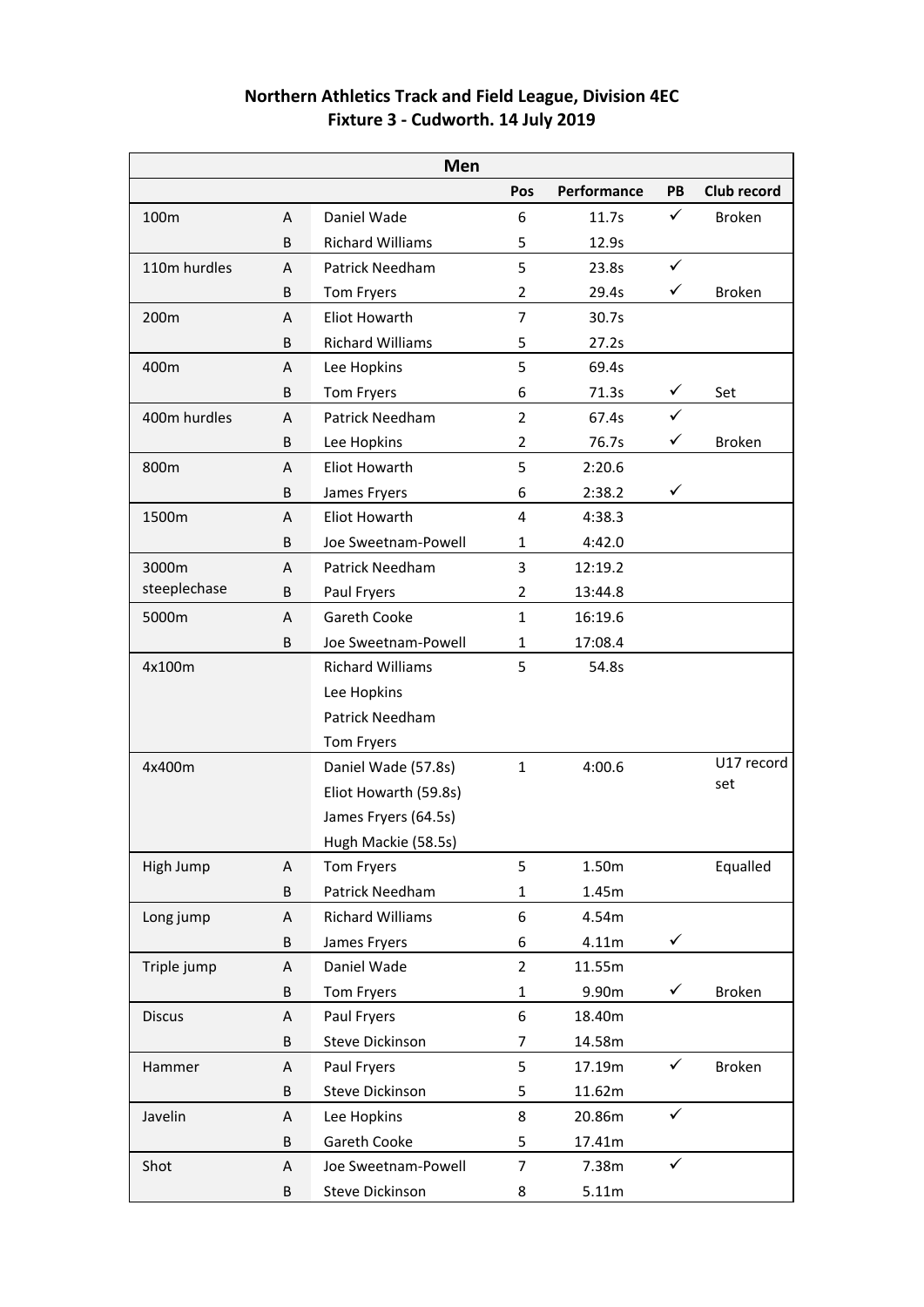| <b>Northern Athletics Track and Field League, Division 4EC</b> |  |
|----------------------------------------------------------------|--|
| Fixture 3 - Cudworth. 14 July 2019                             |  |

| Women         |   |                          |                |             |              |               |
|---------------|---|--------------------------|----------------|-------------|--------------|---------------|
|               |   |                          | Pos            | Performance | PB           | Club record   |
| 100m          | A | Ellie Brightmore         | 6              | 13.9s       | $\checkmark$ | <b>Broken</b> |
|               | B | <b>Brooke Singleton</b>  | 4              | 14.9s       | $\checkmark$ | <b>Broken</b> |
| 200m          | A | Julia Johnson            | $\overline{7}$ | 39.3s       |              | Set           |
|               | B | Jude Matthews            | 6              | 42.4s       | $\checkmark$ | <b>Broken</b> |
| 400m          | Α | Ellie Brightmore         | 3              | 67.9s       | $\checkmark$ | <b>Broken</b> |
|               | B | Rachael Mayston          | 4              | 75.1s       | $\checkmark$ | <b>Broken</b> |
| 400m hurdles  | A | Rachael Mayston          | 5              | 1:40.1      |              |               |
|               | B | Faye Williams            | 3              | 91.8s       |              | <b>Broken</b> |
| 800m          | A | <b>Jill Carlton</b>      | 8              | 3:16.6      |              |               |
|               | B | Jude Matthews            | 7              | 3:28.8      |              |               |
| 1500m         | A | Sam Shaw                 | 6              | 5:43.6      |              | <b>Broken</b> |
|               | B | Faye Williams            | 4              | 6:13.6      |              | <b>Broken</b> |
| 3000m         | A | Faye Williams            | 4              | 12:44.8     |              | <b>Broken</b> |
|               | B | Julia Johnson            | 3              | 12:49.7     |              |               |
| 4x100m        |   | Ellie Brightmore         | 6              | 68.0s       |              |               |
|               |   | Julia Johnson            |                |             |              |               |
|               |   | Jude Matthews            |                |             |              |               |
|               |   | <b>Brooke Singleton</b>  |                |             |              |               |
| 4x400m        |   | Sam Shaw (80.0s)         | 6              | 5:30.0      |              |               |
|               |   | Faye Williams (83.9s)    |                |             |              |               |
|               |   | Rachael Mayston (92.2s)  |                |             |              |               |
|               |   | Ellie Brightmore (73.9s) |                |             |              |               |
| High Jump     | A | Ellie Brightmore         | $\overline{2}$ | 1.35m       |              |               |
|               | В | Faye Williams            | 1              | 1.15m       |              | Set           |
| Long jump     | Α | Ellie Brightmore         | 3              | 4.14m       |              |               |
|               | B | <b>Brooke Singleton</b>  | $\mathbf{1}$   | 3.73m       |              |               |
| Triple jump   | A | <b>Brooke Singleton</b>  | 5              | 8.04m       |              |               |
|               | B | Faye Williams            | 4              | 7.24m       |              | <b>Broken</b> |
| <b>Discus</b> | Α | Rachael Mayston          | 8              | 11.99m      |              |               |
|               | B | Caroline Dean            | 7              | 10.87m      |              |               |
| Hammer        | Α | Sam Shaw                 | $\overline{7}$ | 10.88m      |              |               |
|               | B | Caroline Dean            | 3              | 9.42m       |              |               |
| Javelin       | Α | Sam Shaw                 | $\overline{2}$ | 18.71m      |              | <b>Broken</b> |
|               | B | Rachael Mayston          | $\overline{2}$ | 14.20m      |              |               |
| Shot          | Α | Sam Shaw                 | 4              | 6.41m       |              |               |
|               | В | Caroline Dean            | 6              | 4.36m       |              |               |